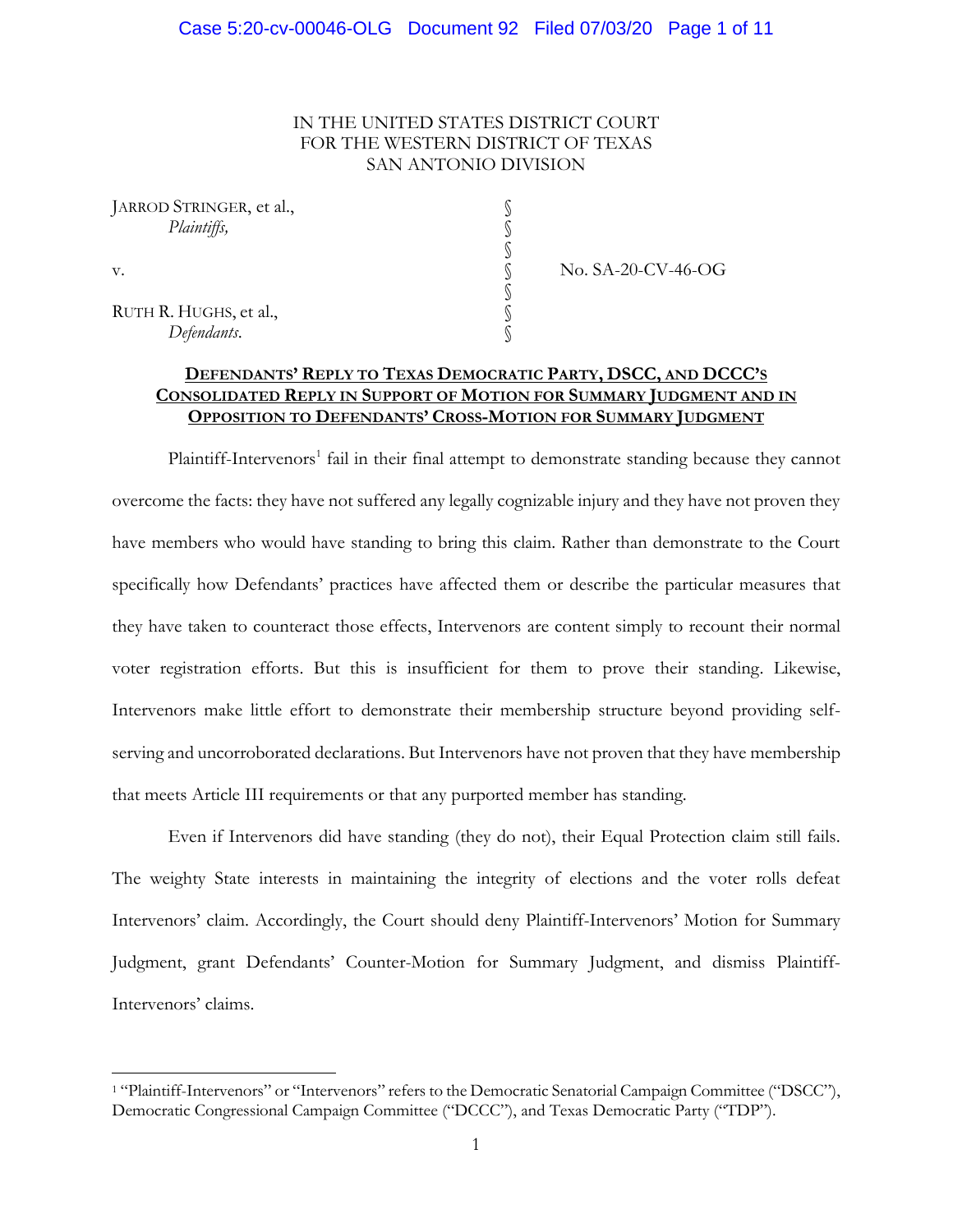### **I. Plaintiff-Intervenors' Improper Declarations Should Be Disregarded**

Intervenors flout the Court's orders and their discovery obligations by submitting improper declarations at the eleventh hour in a vain effort to salvage their claims. But this evidence is too little and too late, and the Court should disregard Intervenors' declarations.

The Court ordered an expedited discovery period that ended on April 30, 2020, which allowed Defendants to explore Plaintiff-Intervenors' standing. *See, e.g.*, Dkt. No. 61. Each of the Intervenors was served with substantially identical discovery that requested them to produce all evidence supporting "[t]he allegations in their Complaint and the factual bases therefor," among many other detailed requests. *See* Dkt. No. 78-1 at 118-124; Dkt. No. 85-1 at 35-40; Dkt. No. 86 at 76-81. Intervenors did not produce the documents that they now attach as exhibits to their late-filed declarations, and Intervenors did not testify to the facts that they now explain via declaration. Plaintiff-Intervenors then filed their motion for summary judgment, to which they attached none of the evidence that they now submit. Despite this gamesmanship, Plaintiff-Intervenors make no attempt to explain or justify their failure to produce this evidence during discovery.

The Court should not countenance Intervenors' disregard for their obligation to provide complete discovery responses, and it should not reward their behavior by considering this improper, eleventh-hour evidence that Defendants were denied the opportunity to test during discovery. These declarations contradict Intervenors' deposition testimony,<sup>2</sup> improperly expand their discovery responses,<sup>3</sup> and weaponize Intervenors' vague privilege objections by attempting to use the First Amendment and the attorney-client relationship as both a shield and a sword. <sup>4</sup> Yet Intervenors make

<sup>2</sup> For example, TDP testified that the donations they received could not be earmarked for specific purposes, *see, e.g.*, TDP Depo. at 59:21-60:3 (Dkt. No. 78-1), yet they now have produced evidence suggesting that this was inaccurate, *see, e.g.*, Dkt. No. 90-2 at 7-30.

<sup>&</sup>lt;sup>3</sup> For example, Intervenors did not produce any evidence from Jada Thompson or Alicia Sisneros, nor did they even disclose their identities. *Compare* Dkt Nos. 90-1, 90-4 *with* Dkt. Nos. 78-1, 85, 86, 87.

<sup>4</sup> Intervenors hid behind vague and spurious privilege objections throughout all their depositions, including, for example, a refusal to answer even basic questions about the work being performed by the very consultant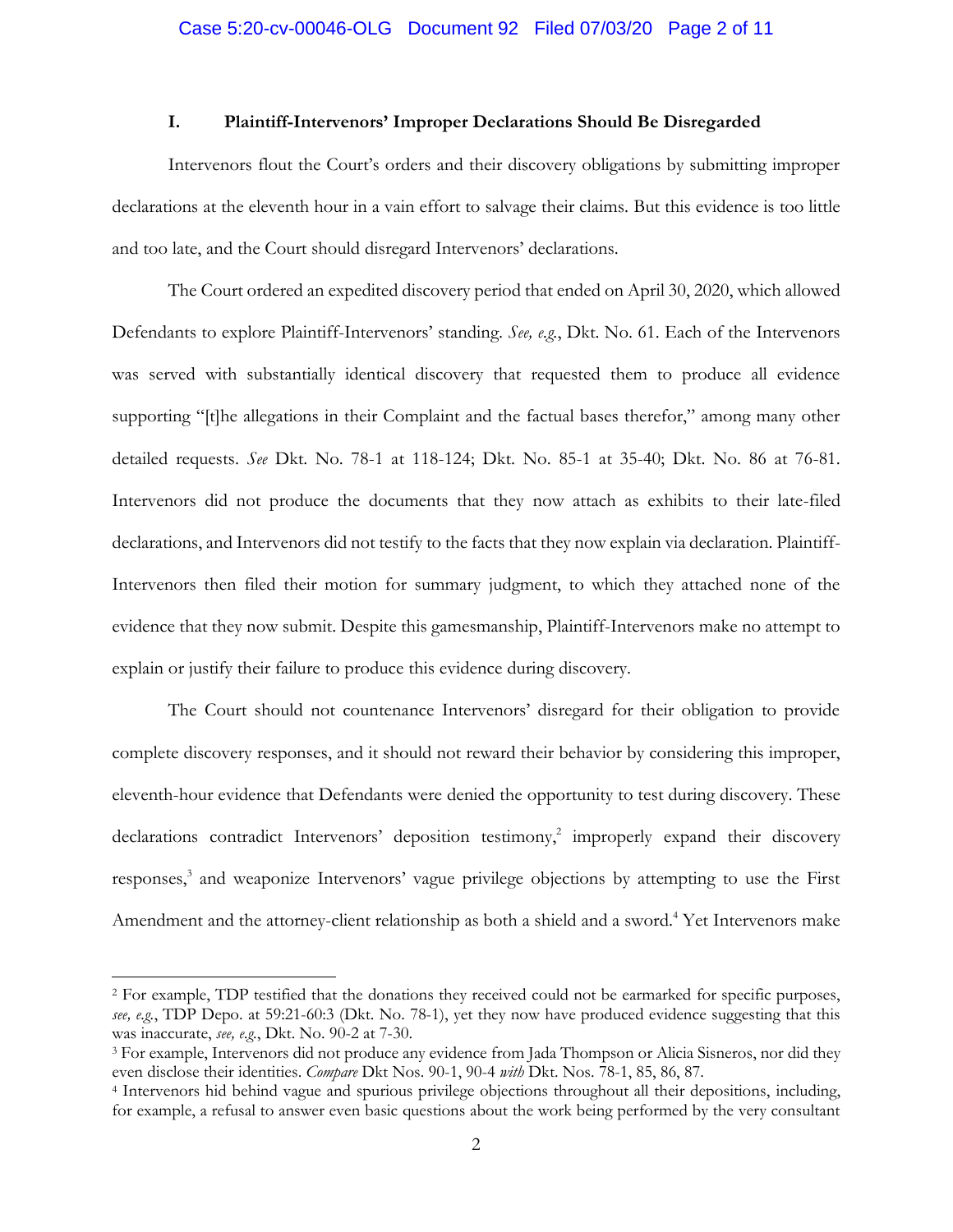# Case 5:20-cv-00046-OLG Document 92 Filed 07/03/20 Page 3 of 11

no attempt to justify their earlier non-disclosure. *See, e.g.*, Fed. R. Civ. P. 37(c)(1) ("If a party fails to provide information [during discovery], the party is not allowed to use that information or witness to supply evidence on a motion, at a hearing, or at a trial . . . ."); *In re Itron, Inc.*, 883 F.3d 553, 558 (5th Cir. 2018) ("[P]rivilege cannot 'be used as both sword and shield.'"). Accordingly, Defendants submit that the Court should not give these declarations any weight whatsoever.

But even if the Court does consider this evidence—which it should not—Intervenors have still failed to demonstrate standing, as discussed below.

#### **II. Plaintiff-Intervenors Cannot Demonstrate Standing**

#### **A. There Is No Organizational Injury-in-Fact**

Plaintiff-Intervenors have no standing to sue in their own right because they have not suffered a cognizable injury-in-fact. Under any theory that they have put forward, Intervenors' assertion of standing falls short.

#### 1. Alleged Diversion of Resources

To the extent that Plaintiff-Intervenors rely on a diversion-of-resources theory, Intervenors' voter registration efforts are not, and have never been, designed to counteract the practices at issue here, and they have never targeted a voter with their registration efforts because that voter transacted online regarding their driver license. Intervenors' improper affidavits and soaring prose boil down to the same unavailing argument that because some people who have transacted online regarding their driver license may be swept up in Intervenors' voter registration efforts, they have standing to challenge the laws and practices at issue. But Intervenors have never sought to target such voters and would engage in the same conduct regardless of Defendants' practices. *See, e.g.*, Dkt. No. 90-2 ¶ 4 ("Registering new voters is one of the TDP's principal purposes.").

whose declaration they now submit. *See, e.g.*, DCCC Depo. at 82:15-19, 98:21-99:22, 100:19-101:6, 102:7-15 (Dkt. No. 85); *see also* Dkt. No. 43-2 ¶ 7.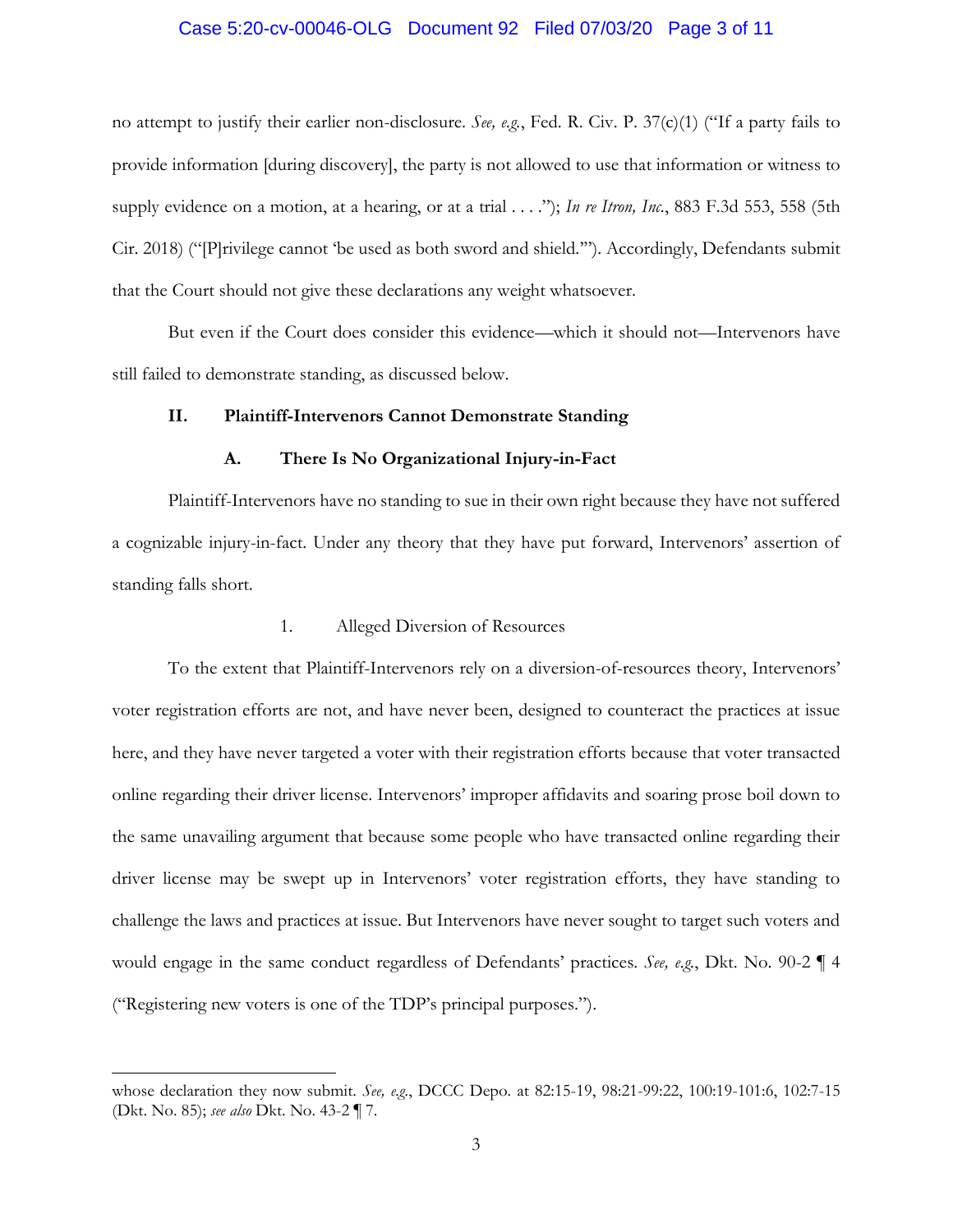### Case 5:20-cv-00046-OLG Document 92 Filed 07/03/20 Page 4 of 11

This is a dispositive distinction according to the Fifth Circuit, *see ACORN v. Fowler*, 178 F.3d 350 (5th Cir. 1999), yet Intervenors make no serious effort to engage with it. Instead, they merely seek to substitute a different kind of voter. For the first time, Intervenors argue that they "seek to register voters who have recently moved," Dkt. No. 89 at 4, and that TDP is "seeking to register every voter who lives in an apartment complex," including by placing "voter registration applications and instructions on the doors of 65,000 apartments in Travis County in January 2020." Dkt. No. 89 at 5. They further argue that TDP's deputy registrars educate voters about "how online driver license transactions interact with voter registration," and that DCCC's consultant spends time to "train its deputy registrars to inform voters that online DPS transactions do not update a voter's registration." Dkt. No. 89 at 5. But the online transaction itself informs a voter of this. *See, e.g.*, Dkt. No. 1-4 at 5, 10-11, 16. And it is not an injury to instruct volunteers about particular means of voter registration when they are being trained in voter registration procedures already. *See, e.g.*, *Fair Elections Ohio v. Husted*, 770 F.3d 456, 459-60 (6th Cir. 2014) ("Ilt is not an injury to instruct election volunteers about absentee voting procedures when the volunteers are being trained in voting procedures already.").

Intervenors argue that they need not quantify the resources diverted for such diversion to confer standing. But even if that is so, the diversion still must be "identifiable." *See OCA-Greater Hous. v. Texas*, 867 F.3d 604, 612 (5th Cir. 2017). Intervenors still point only to their expenditures on voter registration generally, without identifying resources dedicated specifically to voters who have transacted with DPS online. *See* Dkt. No. 89 at 14-17. Simply put, Intervenors' voter registration efforts constitute their "daily operations." *OCA-Greater Hous.*, 867 F.3d at 612. And they have done nothing to target those activities specifically toward remedying the alleged wrong, which is fatal to their assertion of injury based on a diversion-of-resources theory. *See Fowler*, 178 F.3d at 359.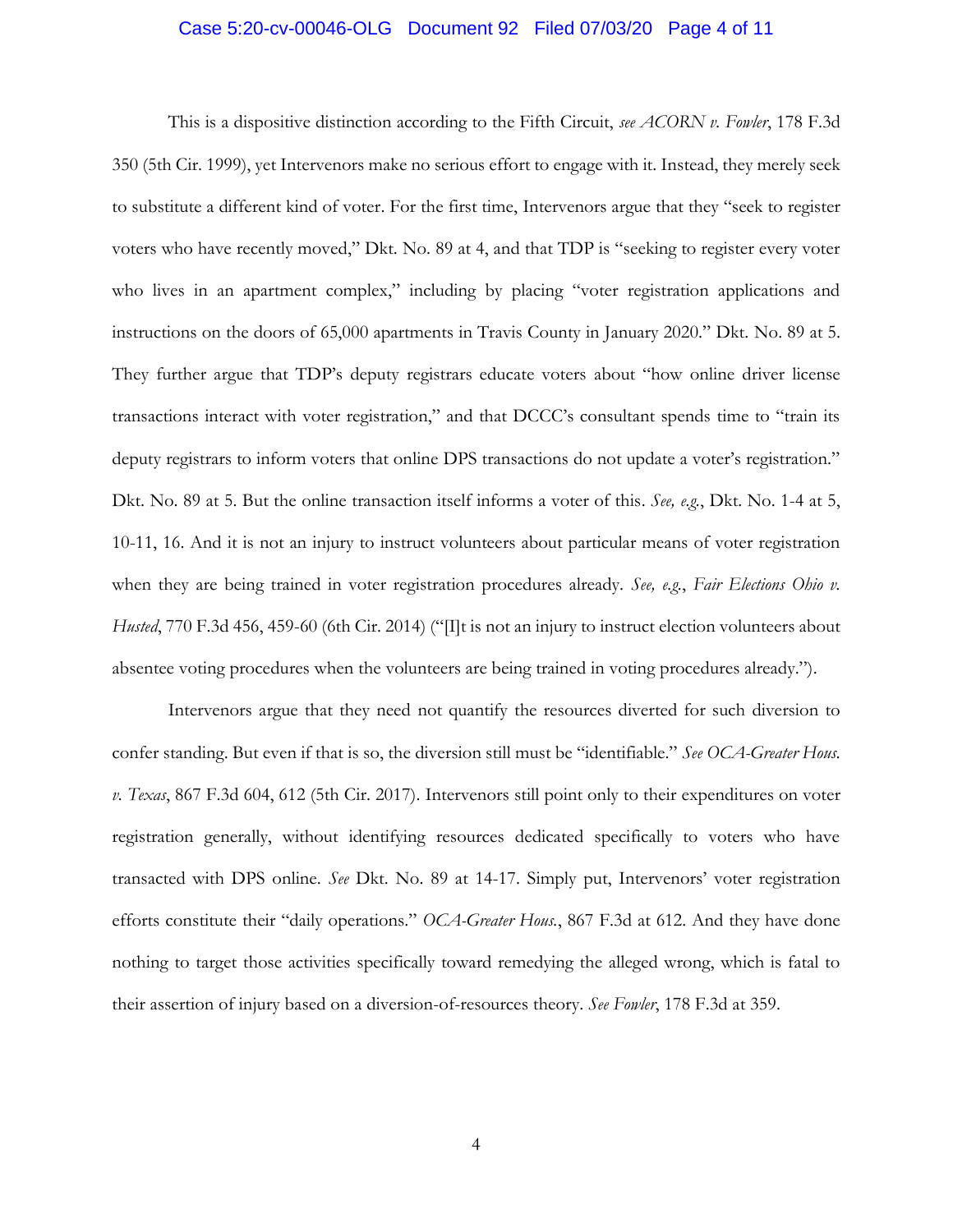### Case 5:20-cv-00046-OLG Document 92 Filed 07/03/20 Page 5 of 11

### 2. Purported Harm to Electoral Prospects

Plaintiff-Intervenors' attempt to predicate injury on an alleged harm to electoral prospects similarly fails. Intervenors rely on only two things to support this theory: Ms. Thompson's declaration expressing an unfulfilled desire to vote for Beto O'Rourke in a 2018 election, and the 1.6 percent margin of victory by which Senator Ted Cruz defeated Congressman O'Rourke therein. *See* Dkt. No. 89 at 23. This is entitled to no weight because Ms. Thompson's declaration was disclosed far too late to be considered, and Intervenors never produced or indicated they were relying on the third-party website that they now cite at the eleventh hour. Moreover, even if properly before the Court, this would prove nothing about any harm to any future electoral prospects. There is nothing to suggest that the *particular* practices Intervenors challenge had any significant impact on any past election. And more importantly, Intervenors have no evidence that these particular practices will harm any future election, which is the relevant inquiry for the prospective injunctive relief that they seek.

In the absence of any factual record to support their electoral-prospects theory, Intervenors instead rely on distinguishable and non-binding authority. *See* Dkt. No. 89 at 22-24. Intervenors' sole Fifth Circuit case, *Texas Democratic Party v. Benkiser*, 459 F.3d 582 (5th Cir. 2006), is wholly inapposite because it addressed the removal and replacement of one of TDP's opponents on the eve of an election, supported by specific witness testimony about that particular contest. *See id.* at 586-87. Conversely, Intervenors' alleged harm here is based on the diffuse and unproven effects of their voter registration efforts—none of which have been targeted at voters transacting online regarding their driver license—and in the absence of any specificity regarding the voters, resources, or election contests that may be harmed. Intervenors' other authorities are similarly unavailing.<sup>5</sup> The most that

<sup>5</sup> For example, in *Pavek v. Simon*, No. 19-CV-3000 (SRN/DTS), 2020 WL 3183249, (D. Minn. June 15, 2020), a challenge to a ballot-order statute, there was "undisputed expert evidence [] that the primacy effect exists and has benefitted every major political party in Minnesota over the last 36 years," and there was also "undisputed expert evidence [] that the primacy effect 'almost always' occurs for the first-listed candidate solely as a result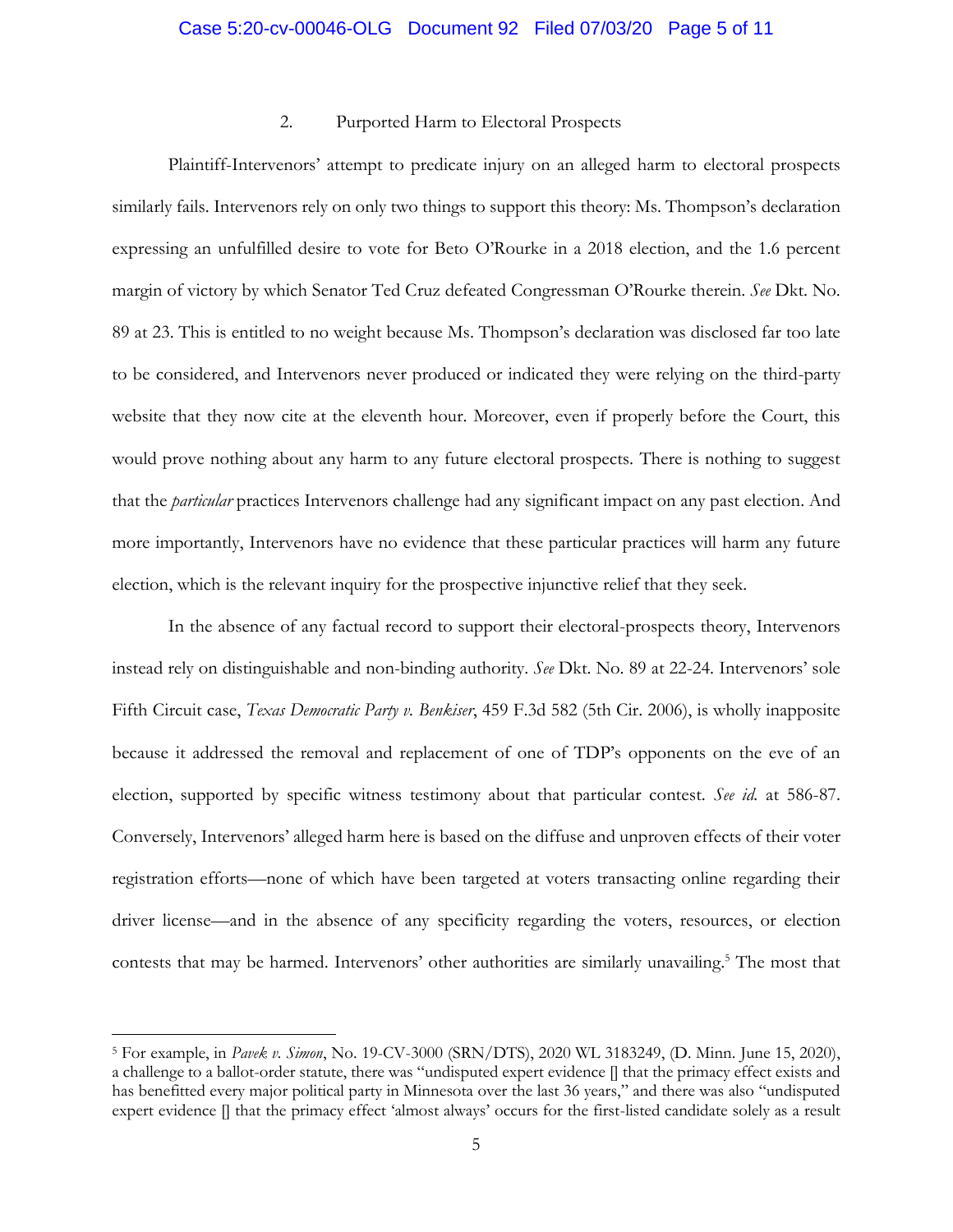### Case 5:20-cv-00046-OLG Document 92 Filed 07/03/20 Page 6 of 11

can be said, then, is that Intervenors' have an "interest in a problem" and a "generalized partisan preference" that is not sufficient to demonstrate standing. *See Gill v. Whitford*, 138 S. Ct. 1916, 1933 (2018); *Sierra Club v. Morton*, 405 U.S. 727, 739 (1972).

# **B. Plaintiff-Intervenors Cannot Assert Associational Standing on Behalf of Any Member**

Because Intervenors cannot demonstrate that they have standing to proceed as organizations, they must show that an identified member would have standing to proceed in their own right and on whose behalf Intervenors can bring a claim. It is unsurprising that Intervenors complain about being accountable to the requirements of Article III standing as "exalt[ing] form over substance," *see* Dkt. No. 89 at 18, because they have failed to demonstrate that an identifiable member of their organizations would have standing to sue in their own right. Instead Intervenors point to provisions of the Texas Election Code that have nothing to do with Article III standing, *cf.* Tex. Elec. Code § 162.001 (describing the effects of affiliation), and they discuss at length who they "consider" to be their members,<sup>6</sup> see Dkt. No. 89 at 17-22. But Intervenors do not point to any authority suggesting that either of these bases is sufficient to satisfy Article III's standing requirements. Indeed, the Supreme Court has expressly rejected the contention that standing can be established by "'accepting the organization's self-description of the activities of its members' and determining that 'there is a statistical probability that some of those members are threatened with concrete injury.'" *Funeral Consumers All., Inc. v. Serv. Corp. Int'l*, 695 F.3d 330, 343-44 (5th Cir. 2012) (quoting *Summers v. Earth Island Inst.*, 555 U.S. 488, 497 (2009)). And the mere fact that individuals may donate to the Intervenors is insufficient. *See Hunt v. Washington St. Apple Advert. Comm'n*, 432 U.S. 333, 343-44 (1977).

of their first-listed position." *Id.* at \*14. Intervenors' ability to provide the caliber of evidence that was before the Minnesota district court only highlights the inexcusable inadequacy of their factual showing in this litigation. <sup>6</sup> These late assertions about whom Intervenors consider their members—which should be disregarded entirely, for the reasons stated above—either directly contradict the deposition testimony or are entirely without support in the record, at least with respect to DCCC and DSCC. *See, e.g.*, DCCC Depo. at 108:2-109:5 (Dkt. No. 85).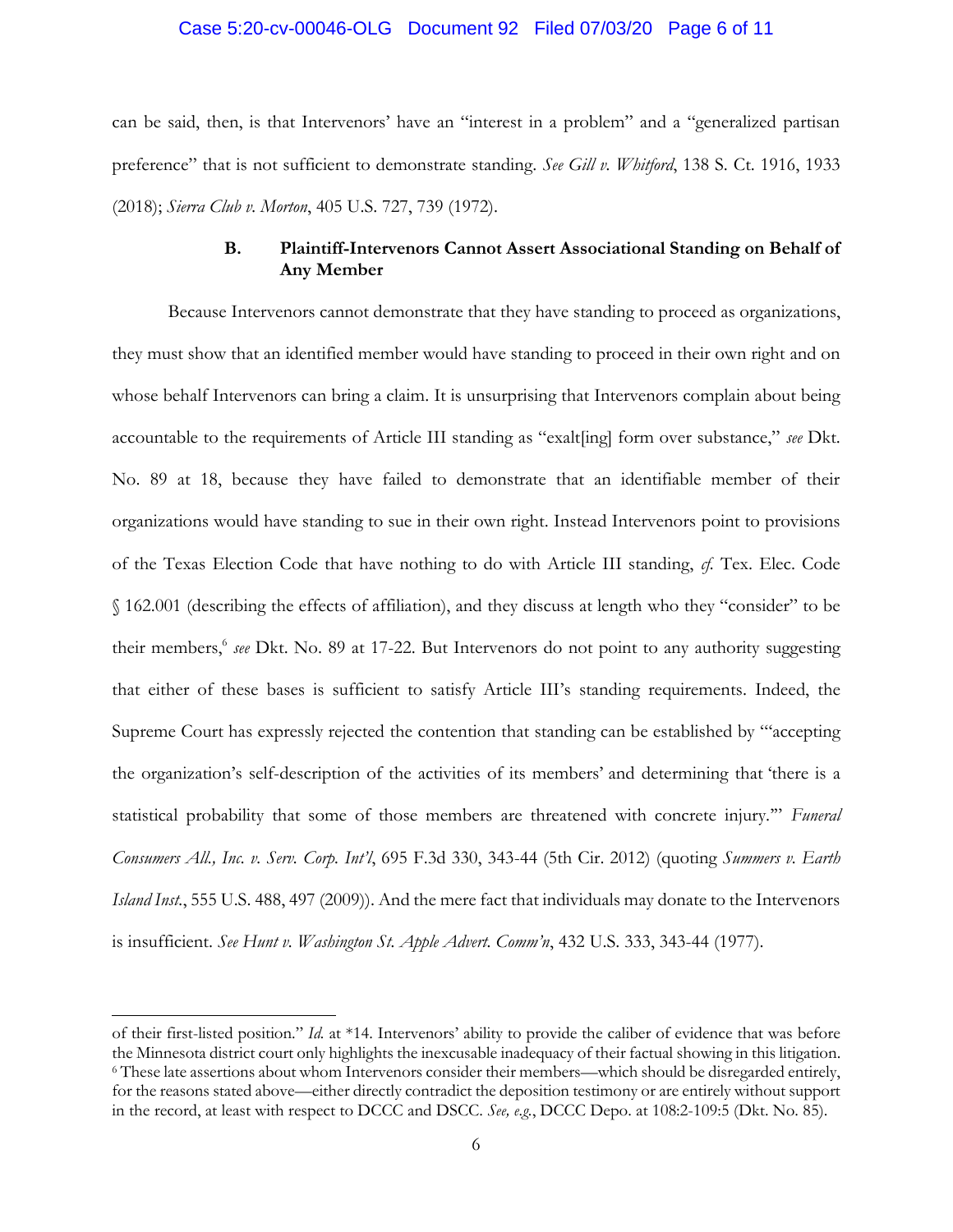# Case 5:20-cv-00046-OLG Document 92 Filed 07/03/20 Page 7 of 11

Even if any of the individuals that Intervenors point to could be construed as Intervenors' members, none of them has standing to sue in their own right. Defendants have repeatedly briefed for this Court the reasons why the Individual Plaintiffs in this litigation do not have standing, and therefore will not repeat those arguments here. *See, e.g.*, Dkt. Nos. 60, 74. With respect to Ms. Thompson, as discussed above, her declaration and all of the other evidence about her was not produced during the Court-ordered expedited discovery period, despite its obvious responsiveness to several of Defendants' discovery requests and deposition questions, and therefore any evidence related to her should not be considered. But even if the Court did consider Ms. Thompson's declaration, and even if the Court found that she was a member of any of the Intervenor organizations, she would not have standing under the clear standard set forth by the Fifth Circuit in *Stringer I*. *See Stringer v. Whitley* (*Stringer I*), 942 F.3d 715 (5th Cir. 2019). Ms. Thompson is registered to vote at her current address with no present intention to change residence, *see* Dkt. No. 90-1 ¶¶ 13-14, and therefore Intervenors have not demonstrated "a substantial risk that [she] will attempt to update [her] voter registration[] using the DPS System and be injured by [her] inability to do so." *Stringer I*, 942 F.3d at 723. Because none of the Intervenors have identified a member who would have standing to bring Intervenors' claims, they cannot proceed on behalf of any of their members.

Finally, as Intervenors' own briefing demonstrates, they also fail to establish associational standing because their standing to bring any claim cannot be litigated without participation of the individual members themselves. *See Texans United for a Safe Econ. Educ. Fund v. Crown Cent. Petroleum Case Corp.*, 207 F.3d 789, 792 (5th Cir. 2000) (citing *Hunt*, 432 U.S. at 343; *Friends of the Earth, Inc. v. Chevron Chem. Co.*, 129 F.3d 826, 827-28 (5th Cir. 1997)). Intervenors rely on declarations by the people who Intervenors hold out as members, and testing each of those individuals' assertions of standing is a fact-intensive inquiry that requires discovery into their individual circumstances. Because of the standard described by the Fifth Circuit in *Stringer I*, 942 F.3d at 723, individual participation is required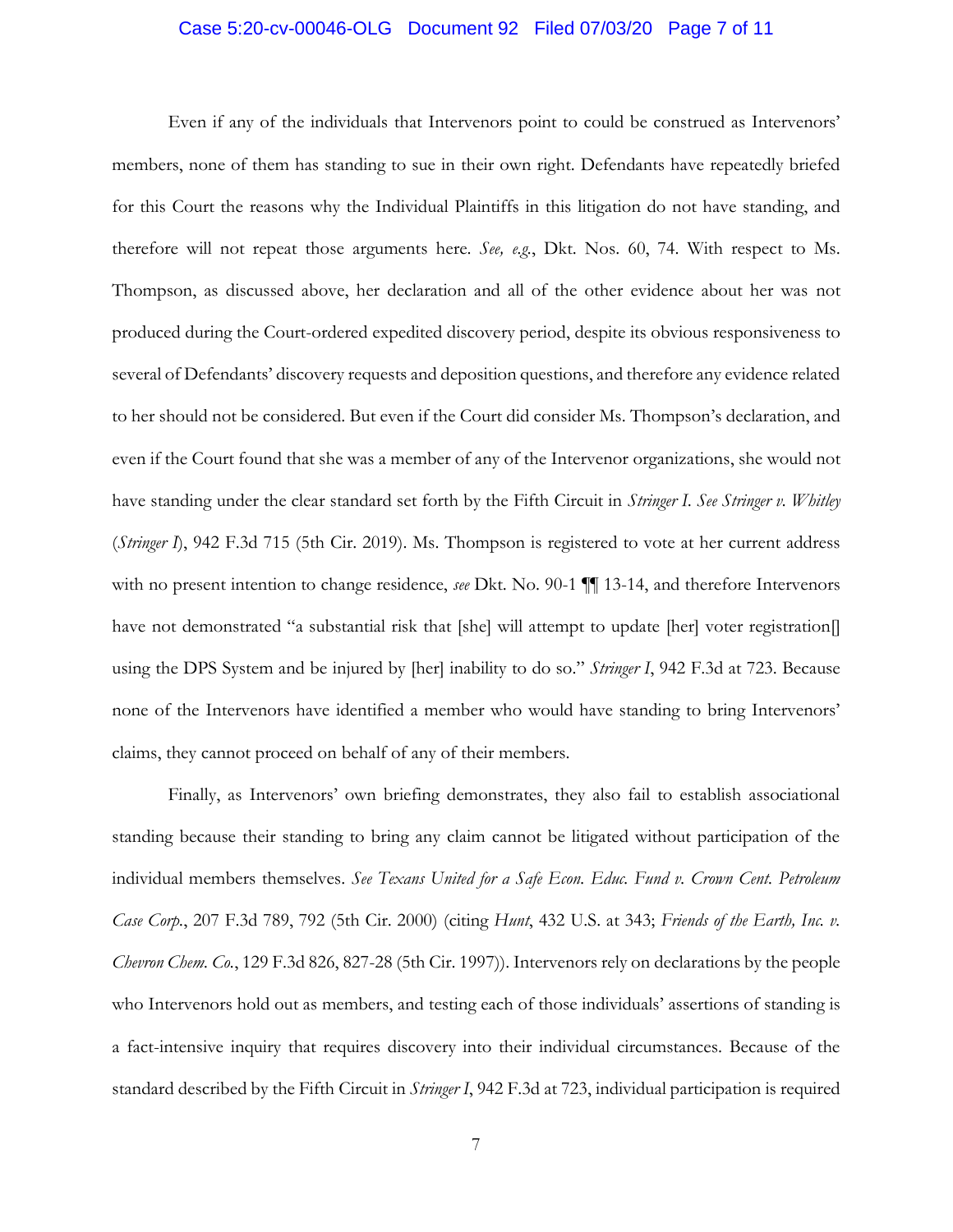### Case 5:20-cv-00046-OLG Document 92 Filed 07/03/20 Page 8 of 11

to litigate Intervenors' claims, thereby defeating any assertion of associational standing based on membership.

#### **III. Plaintiff-Intervenors' Constitutional Claim is Meritless**

Although the Court should not reach the substance of Plaintiff-Intervenors' allegations because they lack standing, Intervenors' Equal Protection claim is meritless.<sup>7</sup>

Applying the correct standard of review is not a "distraction." Dkt. No. 89 at 29. Intervenors' derision of the Fifth Circuit opinion in *Texas Democratic Party v. Abbott*, 961 F.3d 389 (5th Cir. 2020), is understandable given that it is fatal to their claims. Intervenors are simply wrong when they assert that Defendants' alleged conduct here disenfranchises any voter. All eligible voter registration applicants are subject to the same rules, and there is no ambiguity as to what a voter must do in order to register to vote. There are many different ways in which a voter can register, and all Texans must exercise one of those options before they may exercise the franchise. This is not a "blame the voter" argument, as Intervenors may claim, *cf.* Dkt. No. 89 at 24, but rather a recognition that requirements that are on par with "the usual burdens of voting" do not impose an unconstitutional burden on the right to vote. *Crawford v. Marion Cnty. Election Bd.*, 553 U.S. 181, 198 (2008). And where, as here, "the right to vote is not 'at stake,'" rational basis review applies. *Texas Democratic Party v. Abbott*, 961 F.3d at 404.

Plaintiff-Intervenors' attacks on the State interest in having voter registration applications signed by the applicant are unavailing. Whether Defendants have a previous version of a voter's signature—collected at a different time and for a different purpose—simply has no bearing whatsoever on whether the State is constitutionally permitted to require a signature on a voter registration application. Submitting a voter registration application is itself a legally significant act that

<sup>7</sup> Defendants have nothing further to add to their prior briefing regarding collateral estoppel except to note Intervenors' continued refusal to acknowledge the dispositive fact that the *Stringer I* opinion was vacated in entirety, meaning that it cannot have any preclusive effect. *See Langley v. Price*, 926 F.3d 145, 164 (5th Cir. 2019) (holding that a judgment reversed on appeal "retains *zero* preclusive effect").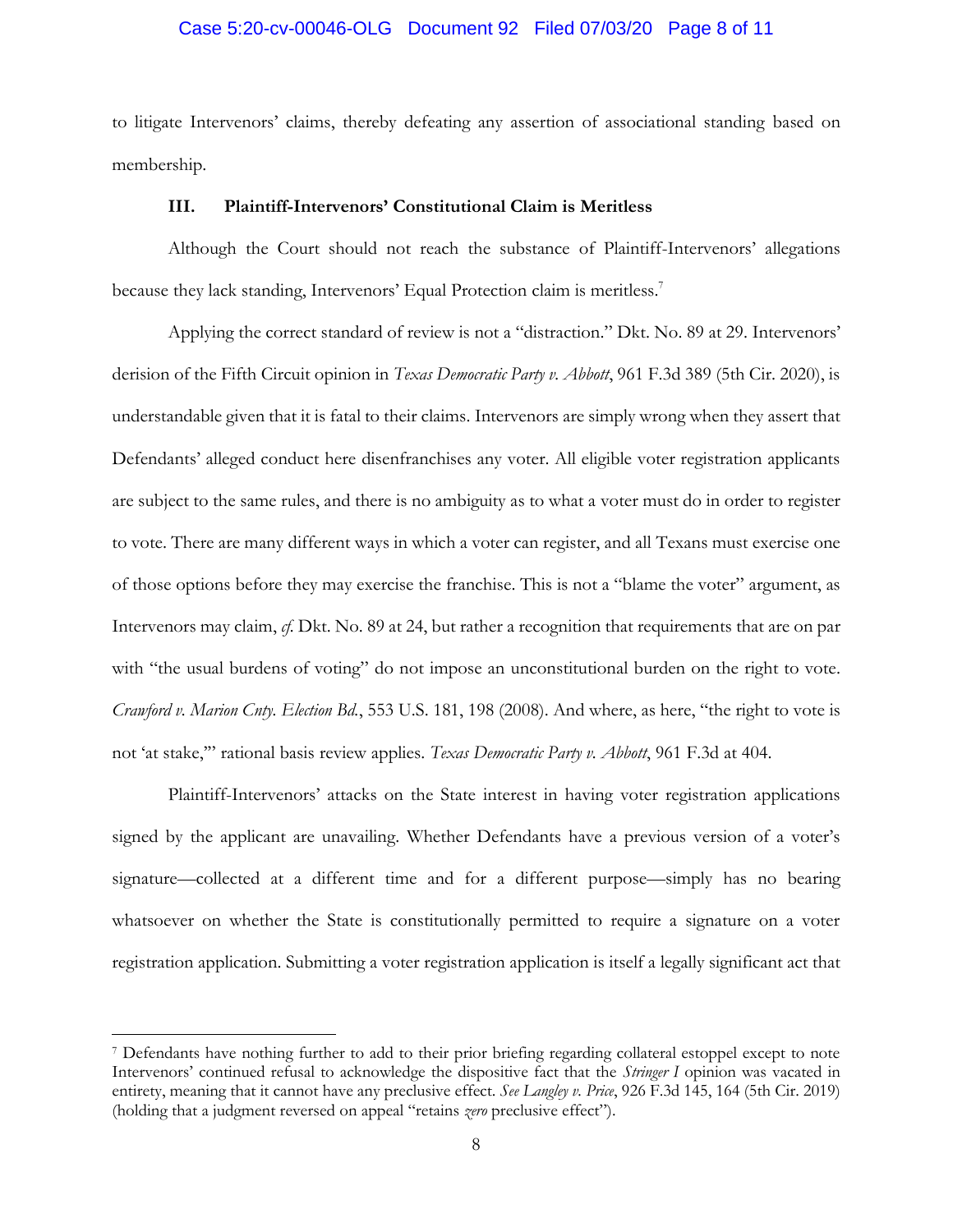# Case 5:20-cv-00046-OLG Document 92 Filed 07/03/20 Page 9 of 11

Texas may lawfully require voters to undertake under signature. *See, e.g.*, Dkt. No. 87 at 2 (noting on the voter registration section of a driver license application that "giving false information to procure a voter registration is perjury, and a crime under state and federal law"). Yet Intervenors insist that it is unconstitutional to require that signature for voters if they choose to transact with DPS online. Their claim is simply incorrect and fails under rational basis review.

But even if a more stringent standard applies, Plaintiff-Intervenors' constitutional claim still fails. Intervenors maintain that voter fraud is a "fiction" and combating it is an illegitimate state interest, *see, e.g.*, Dkt. No. 89 at 29 n.7, but they fail to address the substantial weight of authority against them. *See, e.g.*, *Voting for Am., Inc. v. Steen*, 732 F.3d 382, 394 (5th Cir. 2013) ("Any corruption in voter registration affects a state's paramount obligation to ensure the integrity of the voting process and threatens the public's right to democratic government. . . . Texas need not show specific local evidence of fraud in order to justify preventive measures."); *see also, e.g.*, *O'Brien v. Skinner*, 414 U.S. 524, 534 (1974) (Marshall, J., concurring) ("[P]rotection of the integrity of the ballot box is surely a legitimate state concern."); *Texas Democratic Party v. Abbott*, 961 F.3d at 413 (Ho, J., concurring) ("There should be 'no question about the legitimacy or importance of the State's interest in counting only the votes of eligible voters.'") (quoting *Crawford*, 553 U.S. at 196). The State's interests here outweigh whatever burden is imposed by allowing voters to register via one of the many methods that Texans have been using for years. Accordingly, although the Court should not reach the substance of Intervenors' claim because they lack standing, Intervenors' constitutional claim also fails on its merits.

#### **IV. Plaintiff-Intervenors Are Not Entitled to Their Requested Relief**

Though no relief is warranted for the reasons explained above, even if Intervenors' claims had merit, they have not proven that their proposed injunction should be entered. Intervenors glibly dismiss Defendants' concerns in ensuring that any relief that the Court may impose takes account of the important State interests of the continued feasibility of its election-administration and driver-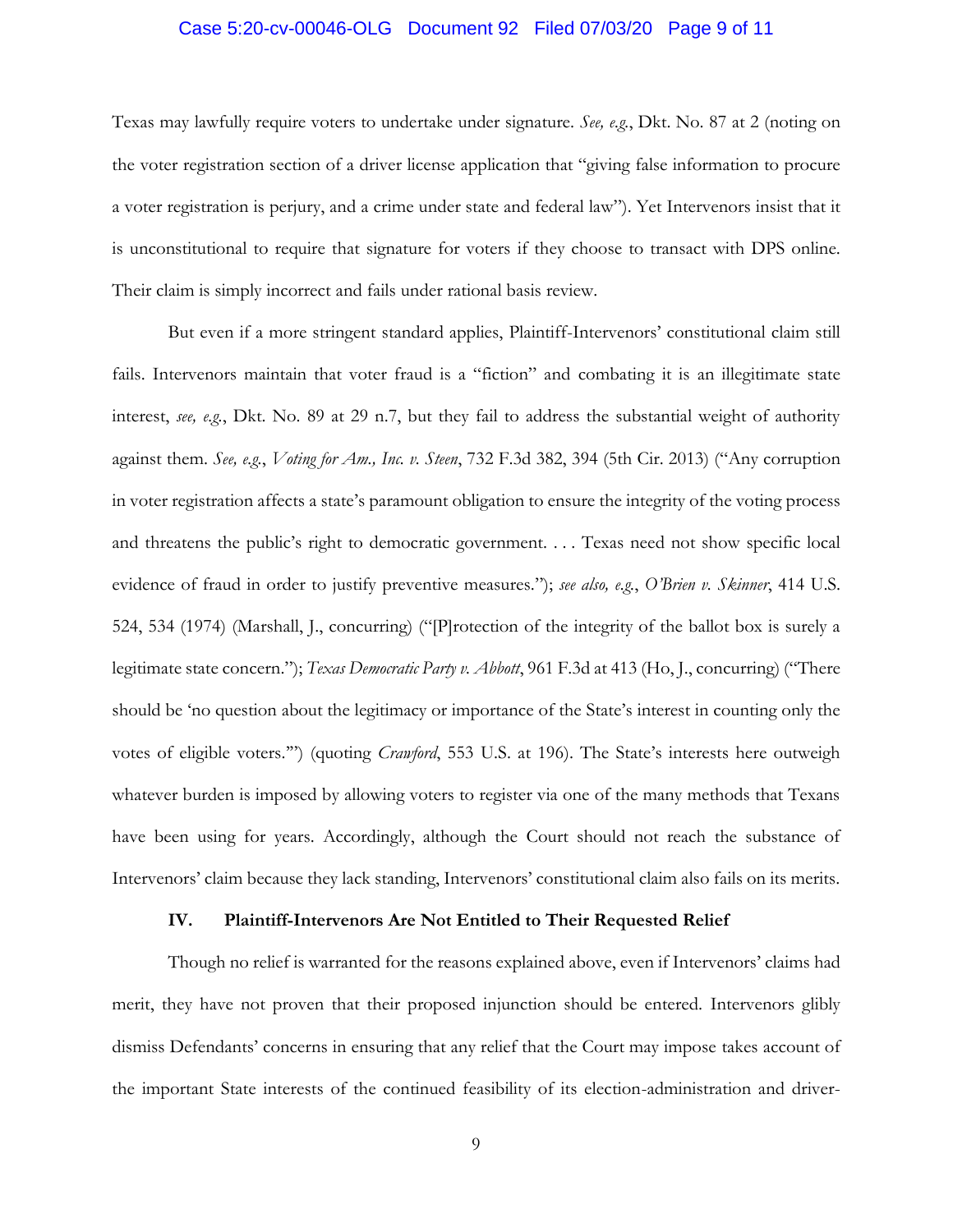### Case 5:20-cv-00046-OLG Document 92 Filed 07/03/20 Page 10 of 11

licensing machinery. Intervenors wrongly characterize Defendants' testimony regarding the costs and timing of certain specific, targeted changes as a carte blanche for the imposition of any modifications that they desire. *Cf.* Dkt. No. 89 at 31. But Intervenors ignore that the relief they have requested goes well beyond anything that was discussed during any deposition in this litigation or that would be required to address the purported harms. *See, e.g.*, Dkt. No. 77-1 at 793 ¶ 3(a) (requiring website changes); *id.* at 794 ¶ 5 (requiring a public education campaign). Even if the Court were to find in Intervenors' favor, which it should not, Intervenors have not proven that their requested relief is warranted or feasible. Accordingly, Plaintiff-Intervenors are not entitled to their proposed injunction.

### **CONCLUSION**

For the foregoing reasons, the Court should deny Plaintiff-Intervenors' Motion for Summary Judgment, grant Defendants' Counter-Motion for Summary Judgment, and dismiss Plaintiff-Intervenors' claims.